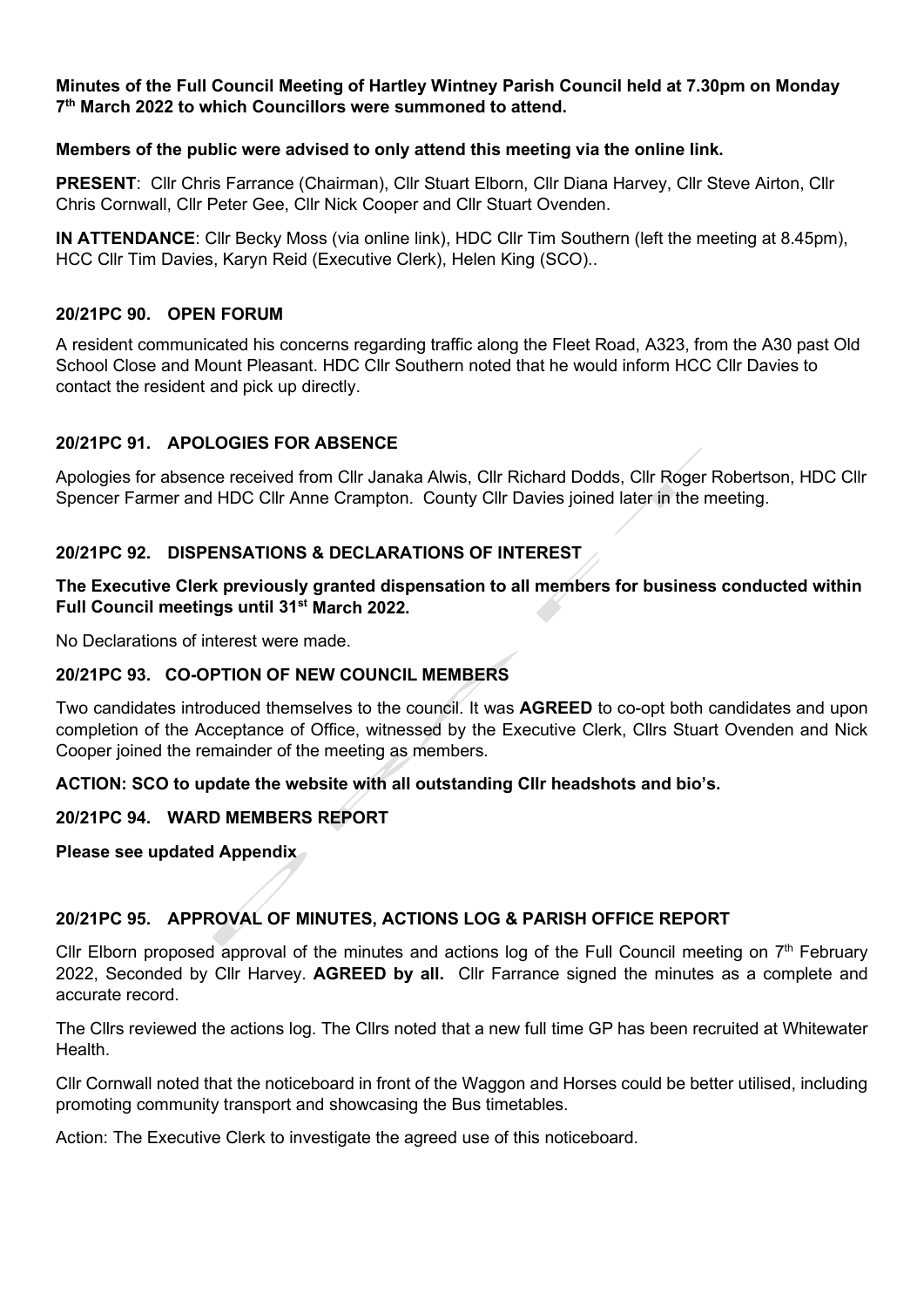## **20/21PC 96. PARISH COUNCIL FINANCE** – review & approval of following:

i) To approve Payments listing (attached)

The Council reviewed the payments listing. Cllr Harvey proposed approval of the Payments listing, seconded by Cllr Elborn. **AGREED by all.**

ii) To receive income and expenditure, cashbooks and bank reconciliations for January 2022 (attached)

Cllr Farrance noted that the Council have received the income and expenditure, cashbooks and bank reconciliations for January 2022. Cllr Gee proposed approval, seconded by Cllr Elborn. **AGREED by all.**

## **20/21PC 97. PARISH COUNCIL MATTERS**

i) Policies to Approve; HWPC Health & Wellbeing and HWPC Communications & social media policy

Subject to the removal of the 'statutory obligation' statement, Cllr Cornwall proposed approval of the HWPC Health & Wellbeing Policy, seconded by Cllr Airton. **AGREED by all.**

The Council did not review the HWPC Communications & social media policy.

#### ii) Approve Events Calendar 2022 & Jubilee Celebrations Update

The Executive Clerk talked the Councillors through the 2022 Events Calendar and plans to promote events across the Village. Cllr Gee confirmed that the Rotary club of Hart Christmas dinner is to be called a party as it is a day time event. Subject to this amendment the Events Calendar 2022 was approved by all.

### **ACTION: The Deputy Clerk to amend wording on the Rotary Christmas event.**

iii) Review Greening Project

Cllr Farrance shared a document with the Councillors that explained and introduced the Greening Campaign project. Odiham Parish Council have confirmed engagement in the project and Hook Parish Council are also interested. Cllr Harvey proposed approval to explore the project further, seconded by Cllr Airton. **AGREED by all.**

## **20/21PC 98. CHAIRMAN'S ANNOUNCEMENTS & PARISH COUNCILLOR MATTERS**

Cllr Harvey noted that two drains have dropped within the village; on the High Street and Bracknell Lane. The cones around the drains have been positioned in an unsafe manner. HCC Cllr Davies confirmed that he will report this issue urgently with HCC and fix my street.

Cllr Airton noted that there was still an outstanding action regarding the Tennis Club and their lease, as well as HWPC lease with HCC. Cllr Airton will review again as the Tennis Club will be looking for a small Clubhouse. He also noted that the Heads of Terms for HWCC & HWJFC for renting LPC were ready to sign. It was AGREED that as the detail had not changed since their approval last year, the Executive Clerk could issue these ready for April 2022

Cllr Elborn informed HCC Cllr Davies that there had been various issues and complaints regarding damaged drain covers and excessive pot holes on the linking roads around Winchfield, Dogmersfield, Taplins Lane and Pale Lane, causing damage to many vehicles. HCC Cllr Davies stated that he would take the complaints forward and that any claims for damage should go via HCC.

## **20/21PC 99. COMMITTEE MINUTES & UPDATE INC. WORKING GROUPS**

i) Committee meetings – to receive approved minutes

The Council noted receipt of all approved committee meeting minutes.